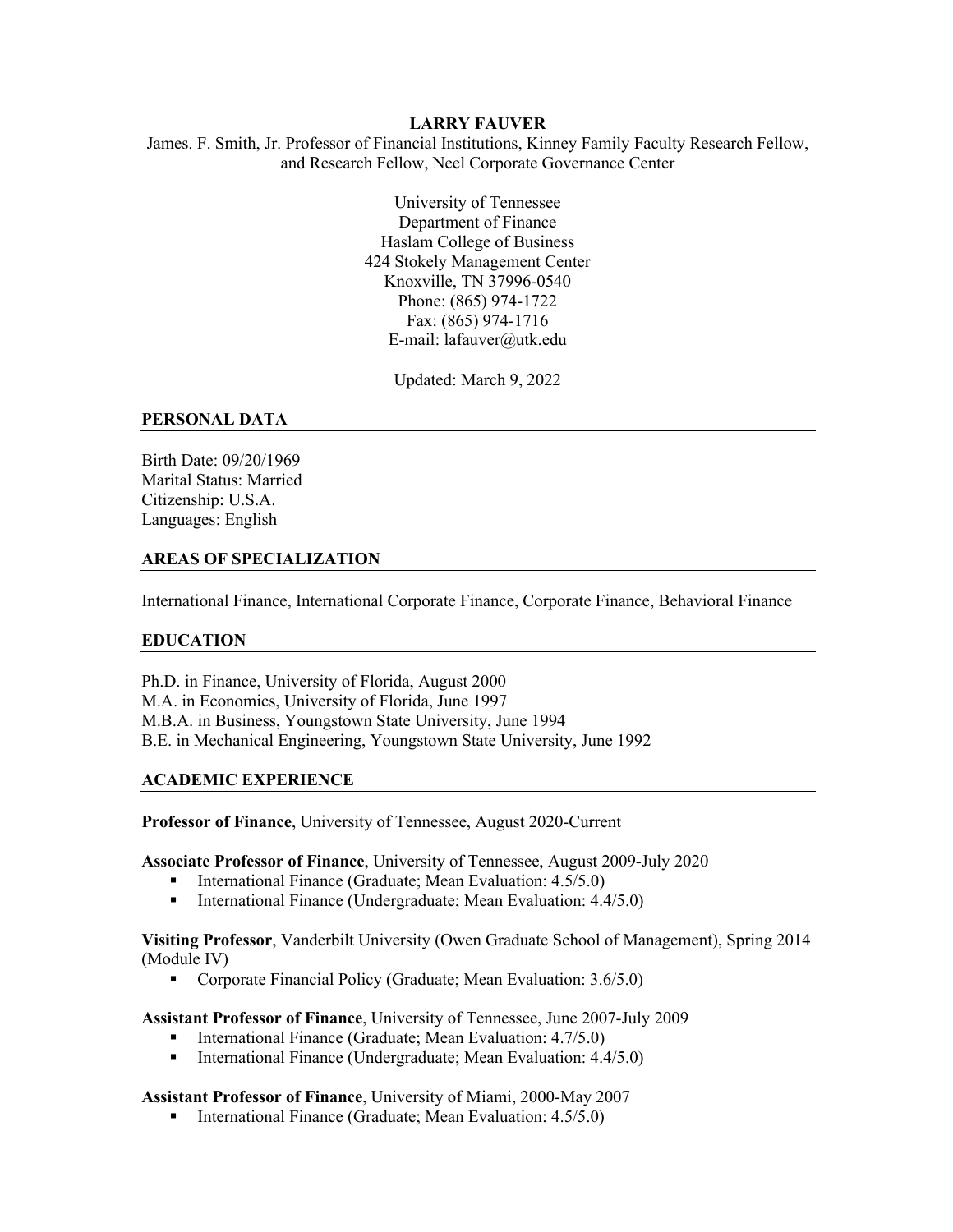- International Finance (Undergraduate; Mean Evaluation: 4.8/5.0)
- International Financial Management (Undergraduate; Mean Evaluation: 4.7/5.0)
- Lecture on corporate governance to executives at BP (Fall 2004)

**Lecturer**, University of Florida, Fall 1999

**Research Assistant**, University of Florida Bureau of Economic & Business Research, 1996– 2000

**Teaching Assistant**, University of Florida, 1995-1996

**Limited Service Instructor**, Youngstown State University, 1994-1995

**Research Assistant**, Youngstown State University, 1992-1994

## **ACADEMIC PUBLICATIONS**

### 2022

Boardroom Gender Diversity Reforms and Institutional Monitoring: Global Evidence (with Mingyi Hung, Alvaro G. Taboada, and Emily Jing Wang), *Review of Accounting Studies*, forthcoming.

## 2019

Local Economic Consequences of Stock Market Listings (with Alexander W. Butler and Ioannis Spyridopoulos), *Journal of Financial and Quantitative Analysis* 2019, 54, 1025-1050*.*

- § **Outstanding Paper** in Investments Award, 2018 Eastern Finance Association Meeting (Philadelphia, PA)
- § Paul Van Arsdell **Best Paper** Award in Corporate Finance, 2018 Midwest Finance Association Meeting (San Antonio, TX)
- Featured in: San Francisco Chronicle

# 2018

Does it Pay to Treat Employees Well? International Evidence on the Value of Employee-Friendly Culture (with Michael B. McDonald and Alvaro G. Taboada), *Journal of Corporate Finance* 2018, 50, 84-108.

- § This paper also circulated as "Does it Pay to Treat Employees Well? International Evidence on the Value of an Employee-Friendly Environment"
- Featured in: Forbes Magazine Strategy & Business Magazine

# 2017

Board Reforms and Firm Value: Worldwide Evidence (with Mingyi Hung, Xi Li and Alvaro G. Taboada), *Journal of Financial Economics* 2017, 125, 120-142.

- Science Direct Article
- Featured in: Harvard Law School Forum on Corporate Governance and Financial Regulation

The Impact of Regulation on Information Quality and Performance around Seasoned Equity Offerings: International Evidence (with Gilberto Loureiro and Alvaro G. Taboada), *Journal of Corporate Finance* 2017, 44, 73-98.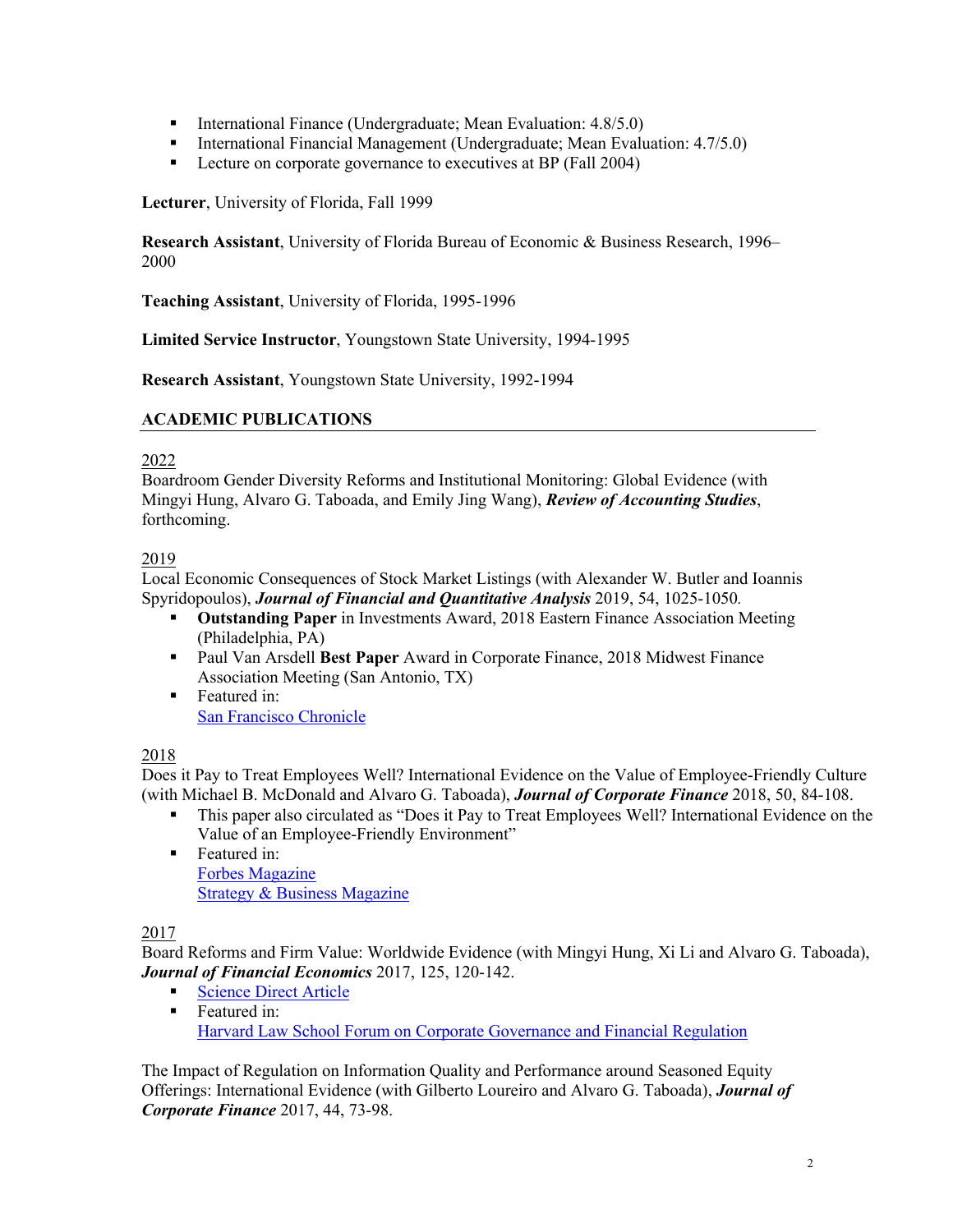• This paper also circulated as "Equity Offerings, Stock Price Crash Risk, and the Impact of Securities Regulation: International Evidence"

# 2015

Culture, Agency Costs, and Governance: International Evidence on Capital Structure (with Michael B. McDonald), *Pacific Basin Finance Journal* 2015, 34, 1-23.

- Lead article
- This paper also circulated as "Culture and Agency Costs: International Evidence on Capital Structure Determinants"
- **Best paper** award, 2013 Academy of Behavioral Finance and Economics Annual Meeting (Chicago, IL)

## 2014

International Variation in Sin Stocks and its Effects on Equity Valuation (with Michael B. McDonald), *Journal of Corporate Finance* 2014, 25, 173-187.

## 2010

Derivative Usage and Firm Value: The Influence of Agency Costs and Market Imperfections (with Andy Naranjo), *Journal of Corporate Finance* 2010, 16, 719-735.

## 2009

Corruption, Political Connections, and Municipal Finance (with Alexander W. Butler and Sandra Mortal), *Review of Financial Studies* 2009, 22, 2873-2905.

- Cited in US Congress Joint Economic Committee Report (May 2017)
- **Best paper** award in fixed income research, 2007 Financial Management Association Annual Meeting
- Top Ten Percent session, 2007 Financial Management Association Annual Meeting
- Cited in *Forbes*, June 16, 2008

What Do Investment Banks Charge to Underwrite American Depositary Receipts? (with Hsuan-Chi Chen and Pei-Ching Yang), *Journal of Banking and Finance* 2009, 33, 609-618.

§ This paper also circulated as "How Do Investment Banks Price Underwriting Services for American Depositary Receipts?"

# 2006

Does Good Corporate Governance Include Employee Representation? Evidence from German Corporate Boards (with Michael E. Fuerst), *Journal of Financial Economics* 2006, 82, 673-710.

■ Cited by "The Corporate Governance of Listed Companies: A Manual for Investors" by the CFA Institute Centre for Financial Market Integrity  $(2<sup>nd</sup>$  edition, 2009)

Institutional Environment and Sovereign Credit Ratings (with Alexander W. Butler), *Financial Management* 2006, 35, 53-79.

- **Best paper** award (first runner-up) in fixed income research, 2005 Financial Management Association Annual Meeting
- § This paper also circulated as "Legal and Economic Determinants of Sovereign Credit Ratings"

# 2004

Cross Country Evidence on the Value of Corporate Industrial and International Diversification (with Andy Naranjo and Joel F. Houston), *Journal of Corporate Finance* 2004, 10, 729-752.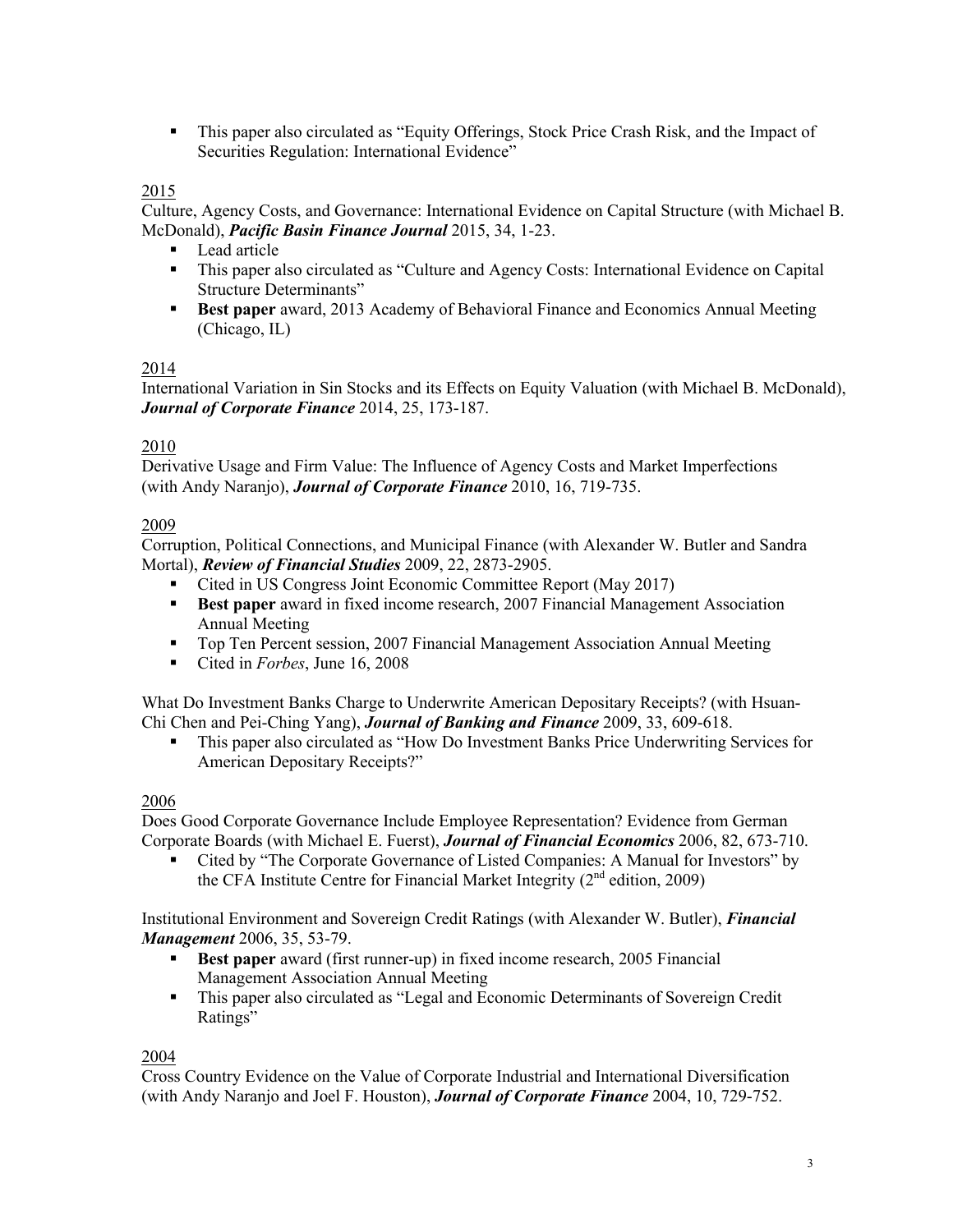2003

Capital Market Development, International Integration, Legal Systems, and the Value of Corporate Diversification: A Cross-Country Analysis (with Andy Naranjo and Joel F. Houston), *Journal of Financial and Quantitative Analysis* 2003, 38, 135-157.

The Pricing of U.S. IPOs by Seasoned Foreign Firms (with Timothy R. Burch), *Review of Financial Economics* 2003, 12, 345-362.

### **OTHER PUBLICATIONS**

Political Speech and Economic Outcomes: Running the Numbers (with Art Durnev and Nandini Gupta), **ISB***Insight* 2013, 1, 8-14.

■ Cover Story Article

Better Corporate Governance through Greater "Insider" Participation? Evidence from German Corporate Boards (with Michael E. Fuerst), *Corporate Finance Review* 2007, 11, 16-27.

## **CURRENT RESEARCH ACTIVITY**

Re-examining Board Reforms and Firm Value: Response to "How Much Should We Trust Staggered Differences-In-Differences Estimates?" by Baker, Larcker, and Wang (2021) (with Mingyi Hung, Xi Li and Alvaro G. Taboada)

Featured in: Global Financial Markets Center at Duke University School of Law

Workforce Policies and Operational Risk: Evidence from U.S. Banking Organizations (with Filippo Curt and Atanas Mihov)

Gender Participation in Earnings Calls: Does it Matter? (with Roberto Ragozzino, Ioannis Spyridopoulos, and Alvaro G. Taboada)

Too Big To Lend (with Michael E. Fuerst)

#### **RESEARCH GRANTS AND AWARDS**

2021-2022 Southeastern Conference (SEC) Faculty Travel Program Award Winner (travel to the University of Florida TBD)

2011- James. F. Smith, Jr. Professor of Financial Institutions Professorship

2018-2021 Haslam Summer Scholars Program Recipient

2018 Outstanding Paper in Investments Award (Eastern Finance Association Meeting) for "Local Economic Consequences of Stock Market Listings"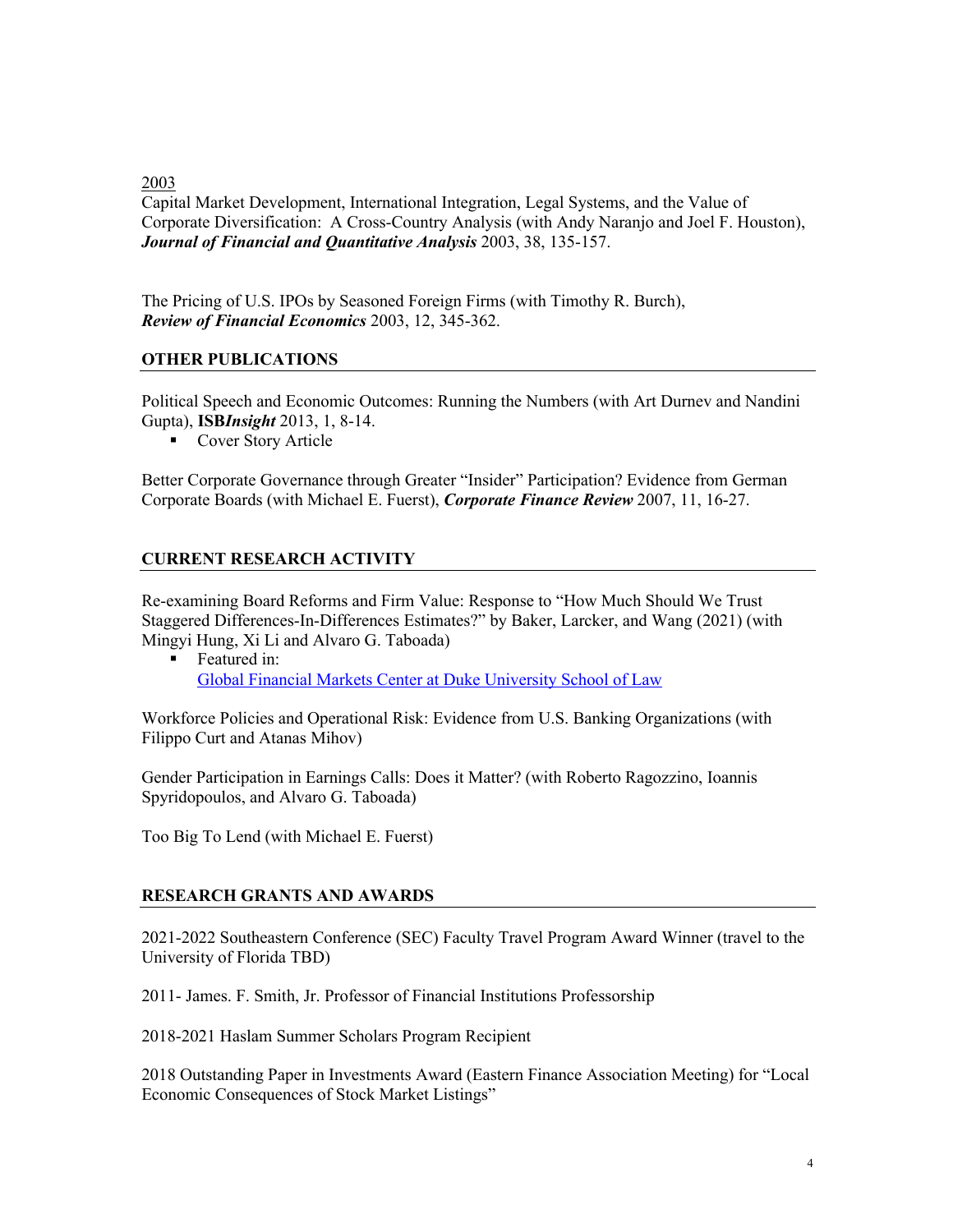2018 Paul Van Arsdell Best Paper Award in Corporate Finance (Midwest Finance Association Meeting) for "Local Economic Consequences of Stock Market Listings"

2017-2018 Southeastern Conference (SEC) Faculty Travel Program Award Winner (traveled to the University of Florida, March 12-16, 2018)

2017 Haslam Summer Scholars Program Recipient funded by Mr. and Mrs. Ray S. Myatt Jr.

2016 Faculty Research Summer Grant, funded by Home Federal Bank Scholar Award

2015 Finance Department Faculty Research Summer Grant, University of Tennessee

2013 Best Paper Award (Academy of Behavioral Finance and Economics Annual Meeting) for "Culture and Agency Costs: International Evidence on Capital Structure Determinants"

2012-2013 Finance Department Faculty Research Summer Grant, University of Tennessee

2011 Kappa Alpha Order Teacher of the Semester (Spring)

2008-2010 Alma and Hal Reagan Scholar Award, University of Tennessee

2007 Best Competitive Paper Award in corporate finance (Financial Management Annual Meeting) for "Stealing from Thieves: Firm Governance and Performance when States are Predatory"

2007 Best Competitive Paper Award in fixed income research (Financial Management Annual Meeting) for "Corruption, Political Connections, and Municipal Finance" 2005-2006 Excellence in Teaching Award Nomination, University of Miami

2005 Best Competitive Paper runner-up Award in fixed income research (Financial Management Annual Meeting) for "Legal and Economic Determinants of Sovereign Credit Ratings"

2005 William Davidson Institute Research Competition Recipient (grant amount equal to \$27,900) for research proposal entitled "Equity Issuance in Emerging Markets: The Effect of Preemptive Rights on Shareholder Wealth"

2003 James W. McLamore Summer Award in Business and the Social Sciences, University of Miami

# **INVITED SEMINARS AND CONFERENCE PRESENTATIONS**

Workforce Policies and Operational Risk: Evidence from U.S. Banking Organizations (with Filippo Curti and Atanas Mihov)

- § Southern Finance Association Annual Meeting, Sanibel Island, FL, November 2021
- Financial Management Association Annual Meeting, Denver, CO, October 2021
- University of Tennessee Corporate Governance Center, September 2020

Boardroom Gender Diversity Reforms and Active Ownership: Global Evidence (with Mingyi Hung, Alvaro G. Taboada, and Emily Jing Wang), formerly titled The Impact of Boardroom Gender Diversity Reforms on Firm Financial and Social Performance

§ Financial Management Association Annual Meeting, New Orleans, LA, October 2019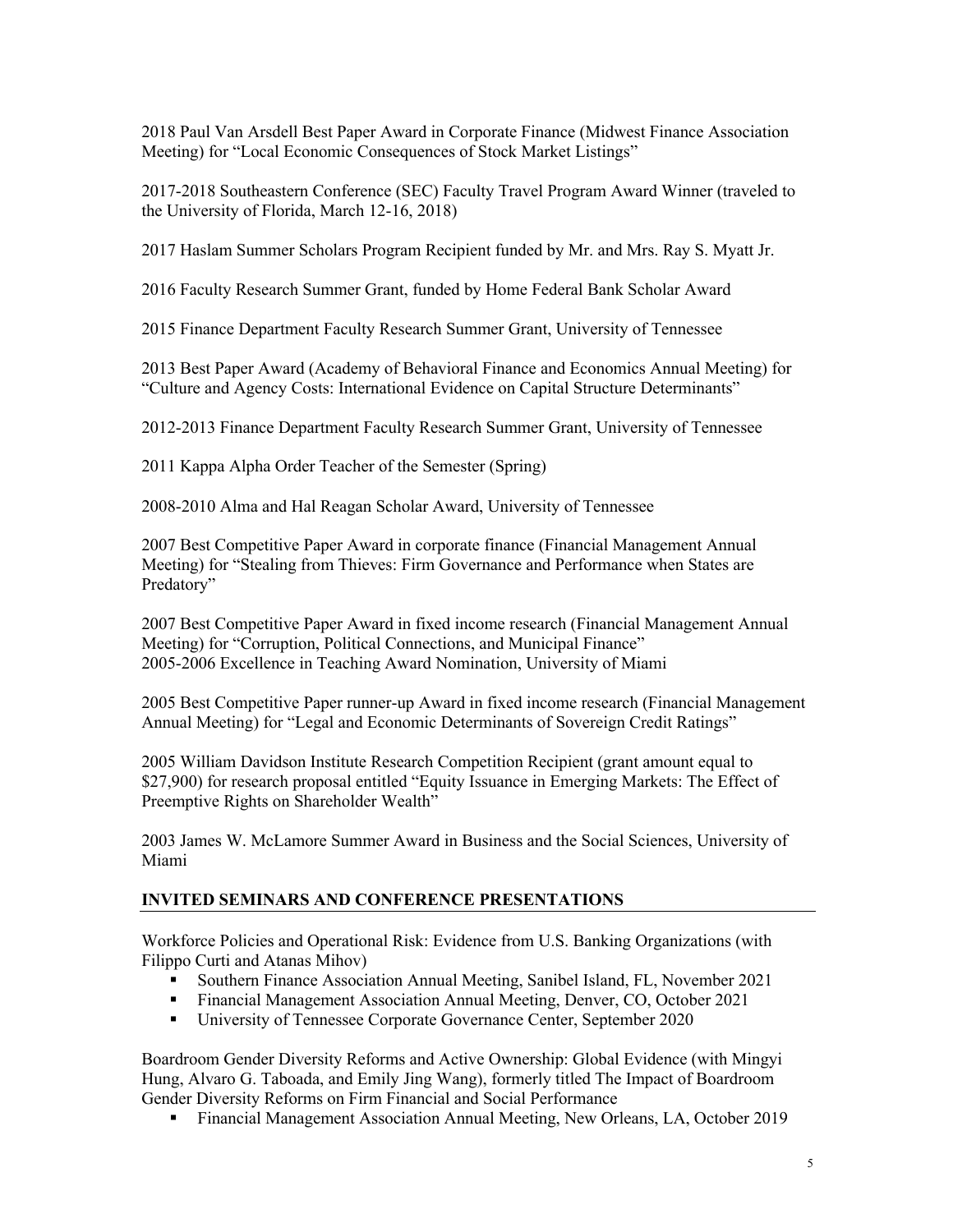- § University of Tennessee Corporate Governance Center, February 2019
- **•** Mississippi State University, January 2019<sup>†</sup>
- Hong Kong University of Science and Technology, November 2018<sup>†</sup>

Local Economic Consequences of Stock Market Listings (with Alexander W. Butler and Ioannis Spyridopoulos)

- § American Economic Association Annual Meeting Poster Session, Atlanta, GA, January 2019
- Southern Finance Association Annual Meeting, Asheville, NC, November 2018
- **•** Texas Tech University, September  $2018^{\dagger}$
- Eastern Finance Association Annual Meeting, Philadelphia, PA, April 2018
- § University of Florida, Gainesville, FL, March 2018
- Midwest Finance Association Annual Meeting, San Antonio, TX, March  $2018^{\dagger}$
- California Polytechnic State University, February 2018
- **•** University of Tennessee, April 2017<sup>†</sup>
- University of Texas, El Paso, March  $2017^{\dagger}$
- Vanderbilt University, September 2016<sup>†</sup>
- **PNC University of Kentucky Finance Conference, April 2016<sup>†</sup>**
- Rice University, April  $2016^{\dagger}$
- Iowa State University, February 2016<sup>†</sup>
- **•** Baylor University, October 2015<sup>†</sup>

Does it Pay to Treat Employees Well? International Evidence on the Value of an Employee-Friendly Culture (with Michael B. McDonald and Alvaro G. Taboada)

- Northern Finance Association Meeting, Halifax, Nova Scotia, September 2017<sup>†</sup>
- **•** Financial Management Association Annual Meeting, Las Vegas, NV, October 2016<sup>†</sup>
- **•** Mississippi State University, September 2016<sup>†</sup>
- § FRBNY/JAE joint conference, Economics of Culture: Balancing Norms against Rules, November 2015
- University of Tennessee Corporate Governance Center, October 2015

Equity Offerings, Stock Price Crash Risk, and the Impact of Securities Regulation: International Evidence (with Gilberto Loureiro and Alvaro G. Taboada)

- University of Algarve, January 2016<sup>†</sup>
- University of Minho, December 2015<sup>†</sup>
- **•** Financial Management European Association Meeting, Venice, Italy, June 2015<sup>†</sup>

Governance Reforms and Firm Value: Worldwide Evidence (with Mingyi Hung, Xi Li, and Alvaro G. Taboada)

- Chinese University of Hong Kong, May 2015<sup>†</sup>
- Hong Kong University of Science & Technology, July 2014<sup>†</sup>

Local Economic Consequences of Stock Market Delistings (with Alexander W. Butler and Michael B. McDonald)

- Financial Management Association Annual Meeting, Chicago, IL, October 2013
- New York Stock Exchange, New York City, NY, April 2013
- **•** University of Tennessee Corporate Governance Center, March  $2013^{\dagger}$

When Talk Isn't Cheap: The Corporate Value of Political Rhetoric (with Art Durnev and Nandini Gupta)

- **•** American Economic Association Annual Meeting, Philadelphia, PA, January 2014<sup>†</sup>
- China International Conference in Finance, Shanghai, China, July 2013<sup>†</sup>
- **ISB Corporate Finance Conference, Hyderabad, China, July 2013<sup>†</sup>**
- **•** Indiana University, October 2012<sup>†</sup>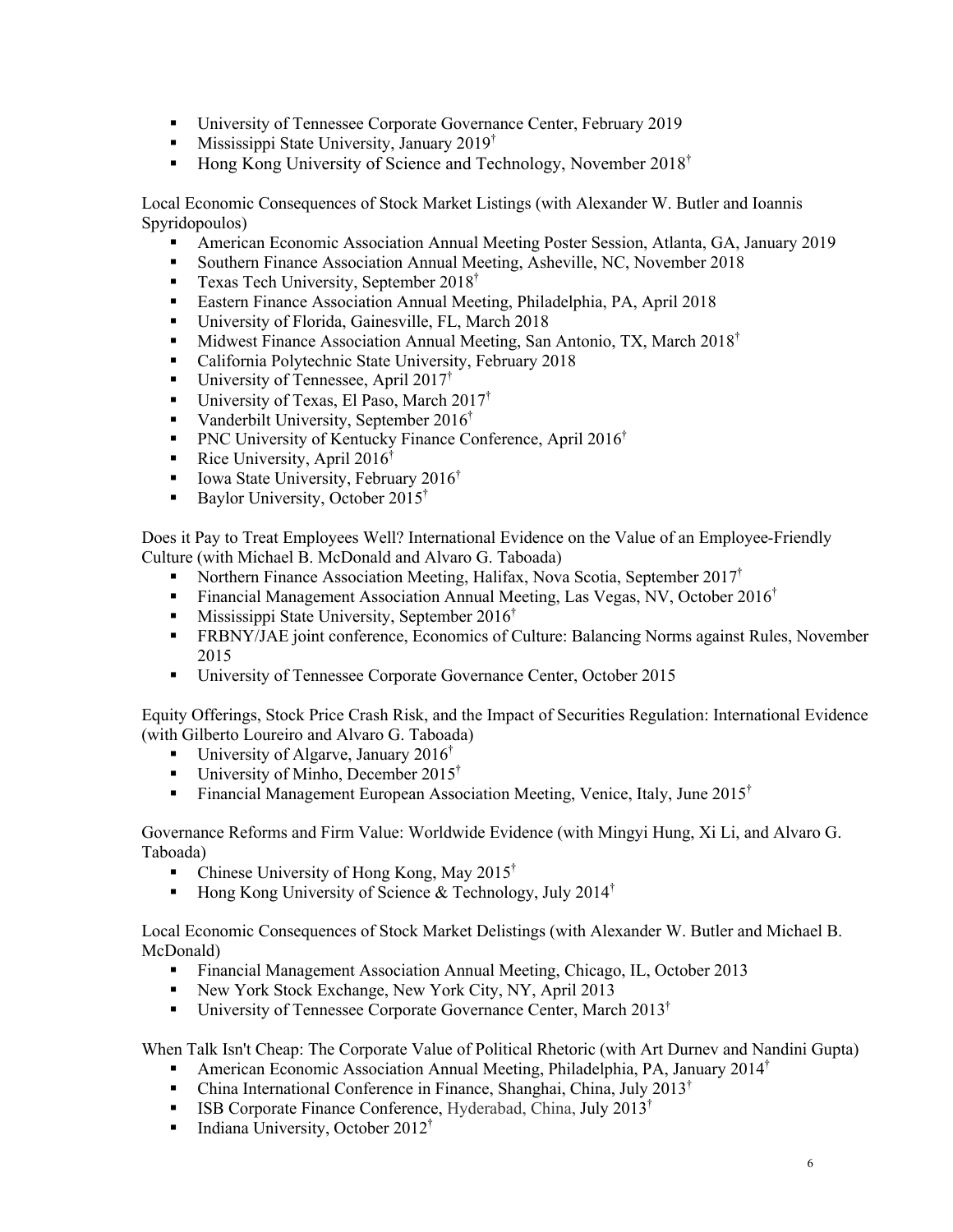Culture and Agency Costs: International Evidence on Capital Structure Determinants (with Michael B. McDonald)

- Financial Management Association Annual Meeting, Chicago, IL, October 2013
- **•** Academy of Behavioral Finance and Economics Annual Meeting, Chicago, IL, September 2013<sup>†</sup>
- § Midwest Finance Association Meeting, Chicago, IL, March 2013†

International Variation in Sin Stocks and its Effects on Equity Valuation formerly entitled Shades of Grey: Capital Structure Decisions of Non-Sin vs. Sin Firms in the G20 Nations (with Michael B. McDonald)

■ University of Kentucky, March  $2012^{\dagger}$ 

The Impact of International Governance Reforms on Domestic and Cross-Listed Firms: A Multi-Country Examination (with Xi Li and Alvaro G. Taboada)

- § Financial Management Association Annual Meeting, Atlanta, GA, October 2012
- **European Finance Association Annual Meeting, Stockholm, Sweden, August 2011**<sup>†</sup>
- California Polytechnic State University, March 2011
- University of Tennessee, October 2010
- § University of Tennessee Corporate Governance Center, April 2010

Do IPO Earnings and Revenue Surprises Surprise Investors? (with Hsuan-Chi Chen, Yu Hsu, and Yang-Pin Shen)

- Babson College, November 2009
- Financial Management Association Annual Meeting, Reno, NV, October 2009
- Ohio University, April 2009
- CAR/JCAE Joint Symposium, Hong Kong, January 2009<sup>†</sup>

Stealing from Thieves: Firm Governance and Performance when States are Predatory (with Art Durnev)

- § American Economic Association Annual Meeting, San Francisco, CA, January 2009
- $7<sup>th</sup>$  Annual Darden International Finance Conference, Boston, MA, March 2008<sup>†</sup>
- American Economic Association Annual Meeting, New Orleans, LA, January 2008<sup>†</sup>
- Conference on Empirical Legal Studies, NYU Law School, November 2007
- Conference on Financial Economics and Accounting, NYU, October 2007<sup>†</sup>
- § Financial Management Association Annual Meeting, Orlando, FL, October 2007

Corruption, Political Connections, and Municipal Finance (with Alexander W. Butler and Sandra Mortal)

- U.S. Securities and Exchange Commission, February 2008<sup>†</sup>
- American Social Science Association Annual Meeting, New Orleans, LA, January 2008<sup>†</sup>
- 2007 Batten Scholars conference at College of William and Mary<sup>†</sup>
- Georgia State University, November 2007<sup>†</sup>
- **•** University of Georgia, November 2007<sup>†</sup>
- § Financial Management Association Annual Meeting, Orlando, FL, October 2007
- University of Tennessee, October 2007

What Do Investment Banks Charge to Underwrite American Depositary Receipts? (with Hsuan-Chi Chen and Pei-Ching Yang)

- University of Texas at Dallas, December 2006
- University of Tennessee, November 2006
- University of South Carolina, November 2006
- Financial Management Association Annual Meeting, St. Lake City, UT, October 2006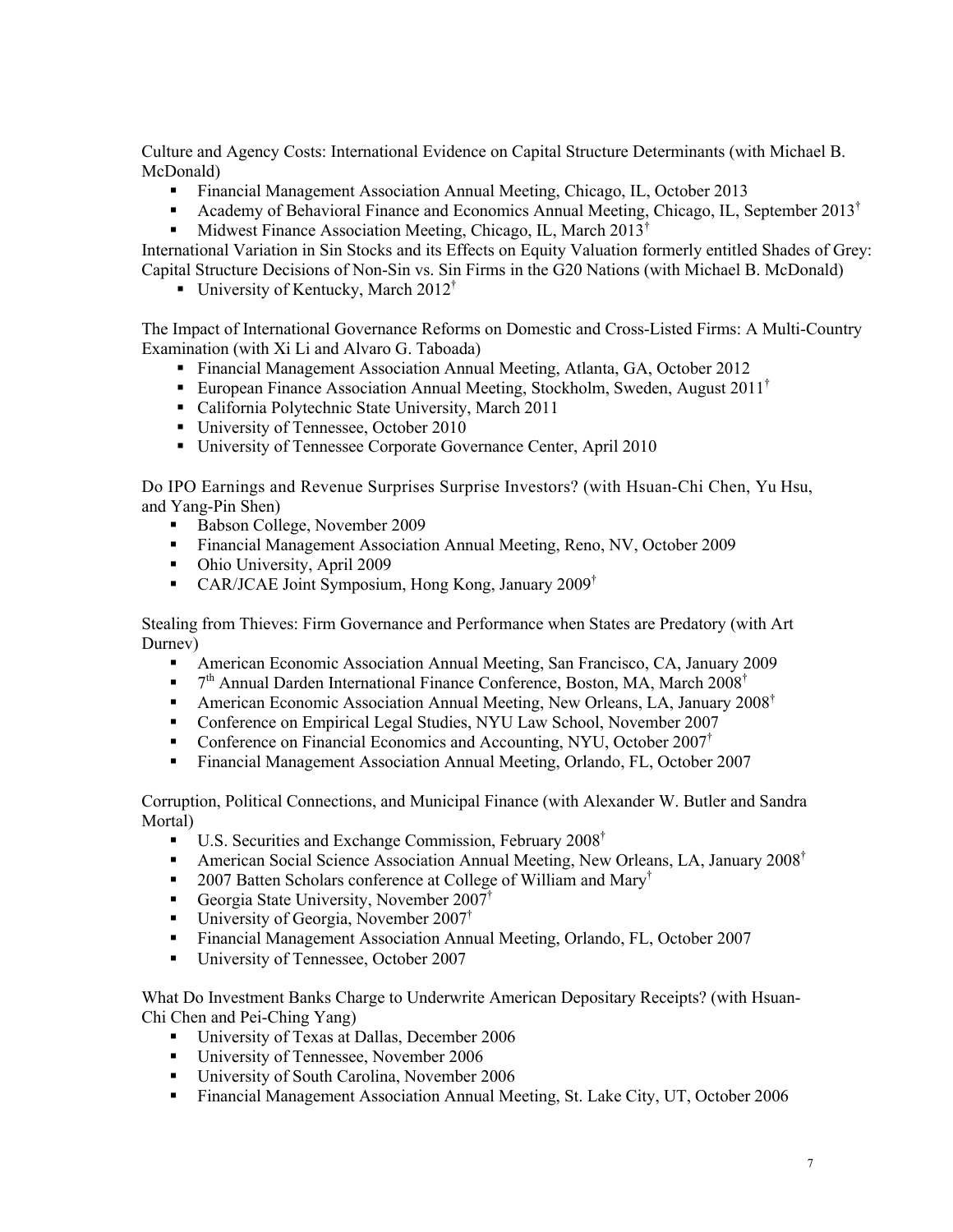Why Do U.S. Firms List Overseas? (with Timothy R. Burch and Alvaro Taboada)

• Financial Management Association Annual Meeting, St. Lake City, UT, October 2006<sup>†</sup>

Institutional Environment and Sovereign Credit Ratings (with Alexander W. Butler)

- § Southern Finance Association Annual Meeting, Key West, FL, December 2005
- § Financial Management Association Annual Meeting, Chicago, IL, October 2005

Does Good Corporate Governance Include Employee Representation? Evidence from German Corporate Boards (with Michael E. Fuerst)

- § Financial Management Association Annual Meeting, New Orleans, LA, October 2004
- University of South Florida, October 2004
- European Finance Association Annual Meeting, Maastricht, Netherlands, August 2004<sup>†</sup>
- Financial Management Association European Annual Meeting, Zurich, Switzerland, June 2004

Firm Valuation and the Use of Currency, Interest Rate, and Commodity Derivatives: Derivative Type and Expectations of Derivative Usage Matter (with Andy Naranjo)

■ Financial Management Association Annual Meeting, San Antonio, TX, October 2002

Firm Value and Derivative Usage: Evidence from the Utility Industry (with Andy Naranjo)

■ University of Miami, April 2001

Capital Market Development, International Integration, Legal Systems, and the Value of Corporate Diversification: A Cross-Country Analysis (with Andy Naranjo and Joel F. Houston)

- § JFQA International Corporate Governance Conference, Dartmouth, June 2002
- Western Finance Association Annual Meeting, Santa Monica, CA, June 1999<sup>†</sup>

Cross Country Evidence on the Value of Corporate Industrial and International Diversification (with Andy Naranjo and Joel F. Houston)

§ Financial Management Association Annual Meeting, Orlando, FL, October 1999

# **SERVICE**

# **BOOK AKNOWLEDGEMENTS AND REVIEWS**

*International Financial Management,* 5<sup>th</sup> edition (2008) by Cheol S. Eun and Bruce G. Resnick *International Finance* (2006) proposal by Mihir A. Desai

*International Financial Management*, 8<sup>th</sup> edition (2006) by Jeff Madura

*International Financial Management* (2005) proposal by Robert J. Hodrick and Geert Bekaert *Fundamentals of Multinational Finance* (2003) by Michael Moffett, Arthur Stonehill, and David Eiteman

# **AD HOC JOURNAL REFEREE**

*Journal of Finance Journal of Financial Economics Journal of Financial and Quantitative Analysis The Accounting Review Contemporary Accounting Research Journal of Corporate Finance Management Science Financial Management Journal of Financial Intermediation*

<sup>†</sup> Presentation by co-author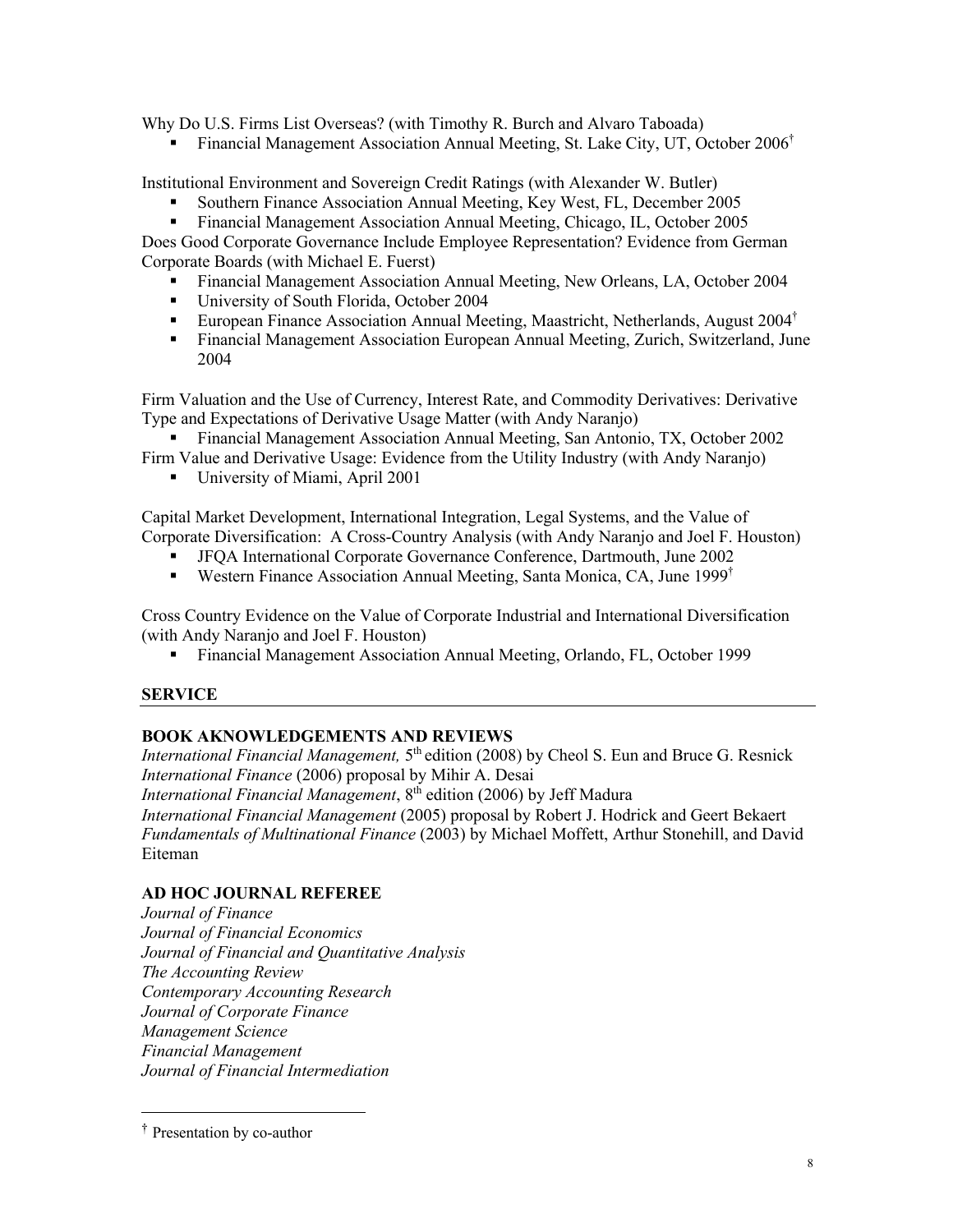*Journal of Banking and Finance Journal of Financial Research Pacific-Basin Finance Journal Review of Accounting and Finance Quarterly Review of Economics and Finance*

### **EDITORIAL BOARD**

*The Financial Review*, 2010 - current *Journal of International Business Studies*, April 2011 - March 2015

#### **DISCUSSANT**

Municipal Finance Conference, The Brookings Institution, July 2021 Financial Management Association Annual Meeting, New Orleans, LA, October 2019 Eastern Finance Association Annual Meeting, Philadelphia, PA, April 2018 American Social Science Association Annual Meeting, Chicago, IL, January 2017 Financial Management Association Annual Meeting, Nashville, TN, October 2014 Midwest Finance Association Annual Meeting, Chicago, IL, March 2013 Financial Management Association Annual Meeting, New York, NY, October 2010 Financial Management Association Annual Meeting, Reno, NV, October 2009 Financial Management Association Annual Meeting, Dallas, TX, October 2008 Financial Management Association Annual Meeting, Orlando, FL, October 2007 Financial Management Association European Annual Meeting, Zurich, Switzerland, June 2004 Financial Management Association Annual Meeting, Denver, CO, October 2003 Eastern Finance Association Annual Meeting, Orlando, FL, April 2003 Western Financial Association Annual Meeting, Park City, UT, June 2002 Financial Management Association Annual Meeting, Toronto, Canada, October 2001 Financial Management Association Annual Meeting, Seattle, WA, October 2000

### **PROGRAM COMMITTEE**

Financial Management Association Annual Meeting, Denver, CO, October 2021 Financial Management Association Annual Meeting, New York City, NY, October 2020 Midwest Finance Association Annual Meeting, Chicago, IL, March 2020 Financial Management Association Annual Meeting, New Orleans, LA, October 2019 Financial Management Association Asia/Pacific Conference, Ho Chi Minh City, Vietnam, July 2019 Financial Management Association Annual Meeting, San Diego, CA, October 2018 Eastern Finance Association Annual Meeting Int'l. Track Chair, Philadelphia, PA, April 2018 Financial Management Association Annual Meeting, Boston, MA, October 2017 Financial Management Association European Conference, Lisbon, Portugal, June 2017 Financial Management Association Annual Meeting, Las Vegas, NV, October 2016 Financial Management Association Annual Meeting, Orlando, FL, October 2015 Financial Management Association Annual Meeting, Atlanta, GA, October 2012 Financial Management Association Annual Meeting, New York City, NY, October 2010 Financial Management Association Annual Meeting, Reno, NV, October 2009 Academy of International Business Annual Meeting, Indianapolis, IN, June 2007 Financial Management Association Annual Meeting, St. Lake City, UT, October 2006 Eastern Finance Association Annual Meeting Int'l. Track Chair, Philadelphia, PA, April 2006 Eastern Finance Association Annual Meeting, Charleston, SC, April 2001

#### **OTHER**